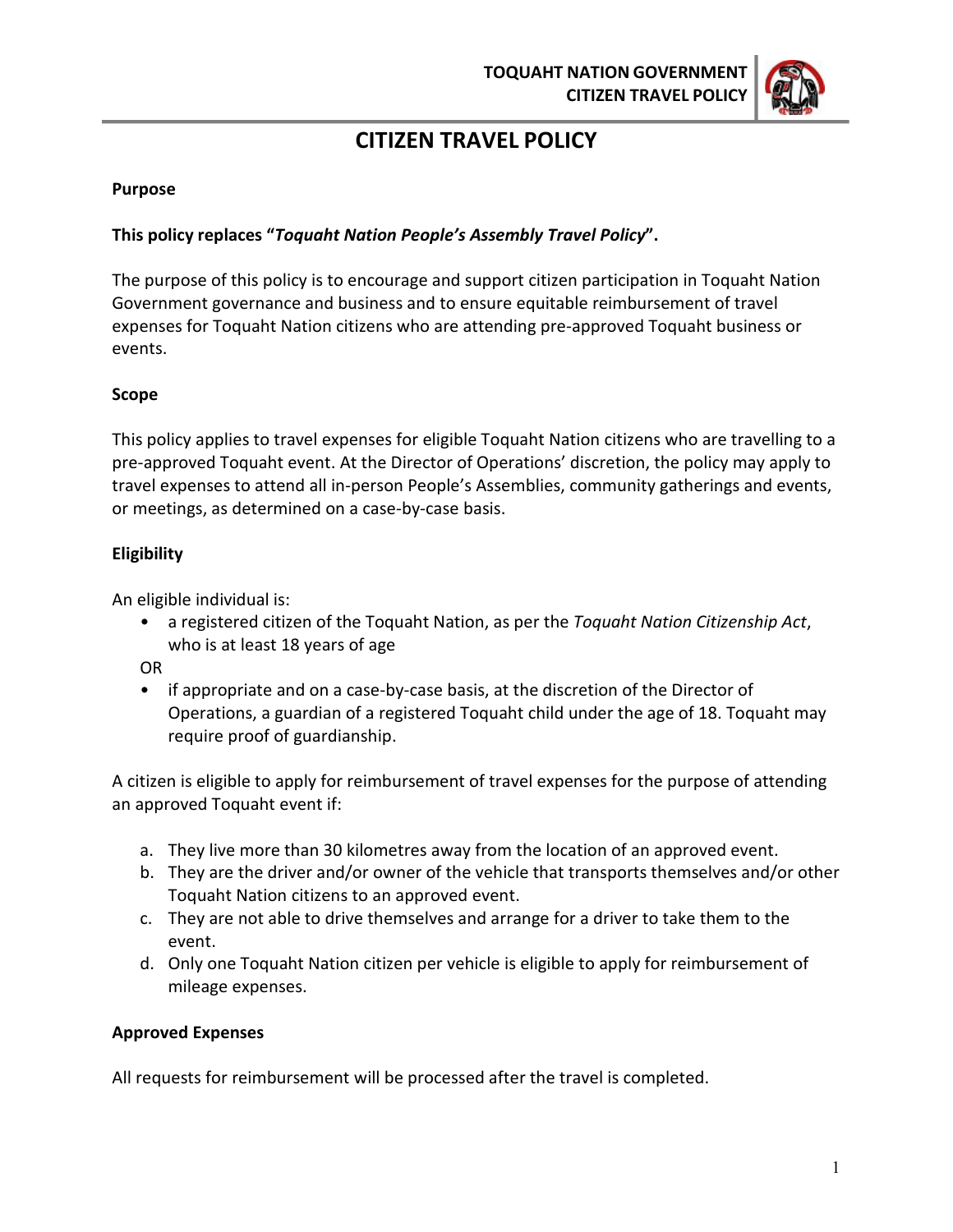

#### **Mileage**

Mileage is only covered for travel on Vancouver Island. Mileage rates are described in Schedule A. Citizens living off Vancouver Island cannot apply for travel expenses to Vancouver Island except for ferry costs.

Distance is calculated based on the physical location of the event and:

- a. The Toquaht Nation citizen's place of residence if residence is on Vancouver Island; or
- b. The Toquaht Nation citizen's place of arrival on Vancouver Island.
- c. Distance is calculated based on Schedule A of this policy and not from the citizen's physical home.

# **Ferries**

Citizen may apply for ferry costs for traveling to Vancouver Island including ferries from the Lower Mainland (Vancouver and Tsawwassen), Islands surrounding Vancouver Island, and Port Angeles. Citizens must submit receipts to be eligible for reimbursement.

# Meals

Where meals are provided without charge, no claim can be made.

Where travel is for a partial day, only meals that are applicable to that portion of the day spent on travel status can be claimed. Meal rates are included in Schedule A and only cover time traveling on Vancouver Island.

# Accommodation

Where a citizen has traveled more than 150 km to attend an event, Toquaht Nation may provide one night's accommodation.

# **Reimbursement Process**

A Toquaht Nation citizen who is eligible for reimbursement of approved travel expenses must complete the following process:

- a. Attend the event and sign-in on the Attendance Sheet.
- b. Complete a 'Travel Reimbursement' form, including the license plate of the vehicle they drove or were driven in, a list of passengers that were transported, and hand it in at the end of the event or send by email t[o finance@toquaht.ca.](mailto:finance@toquaht.ca)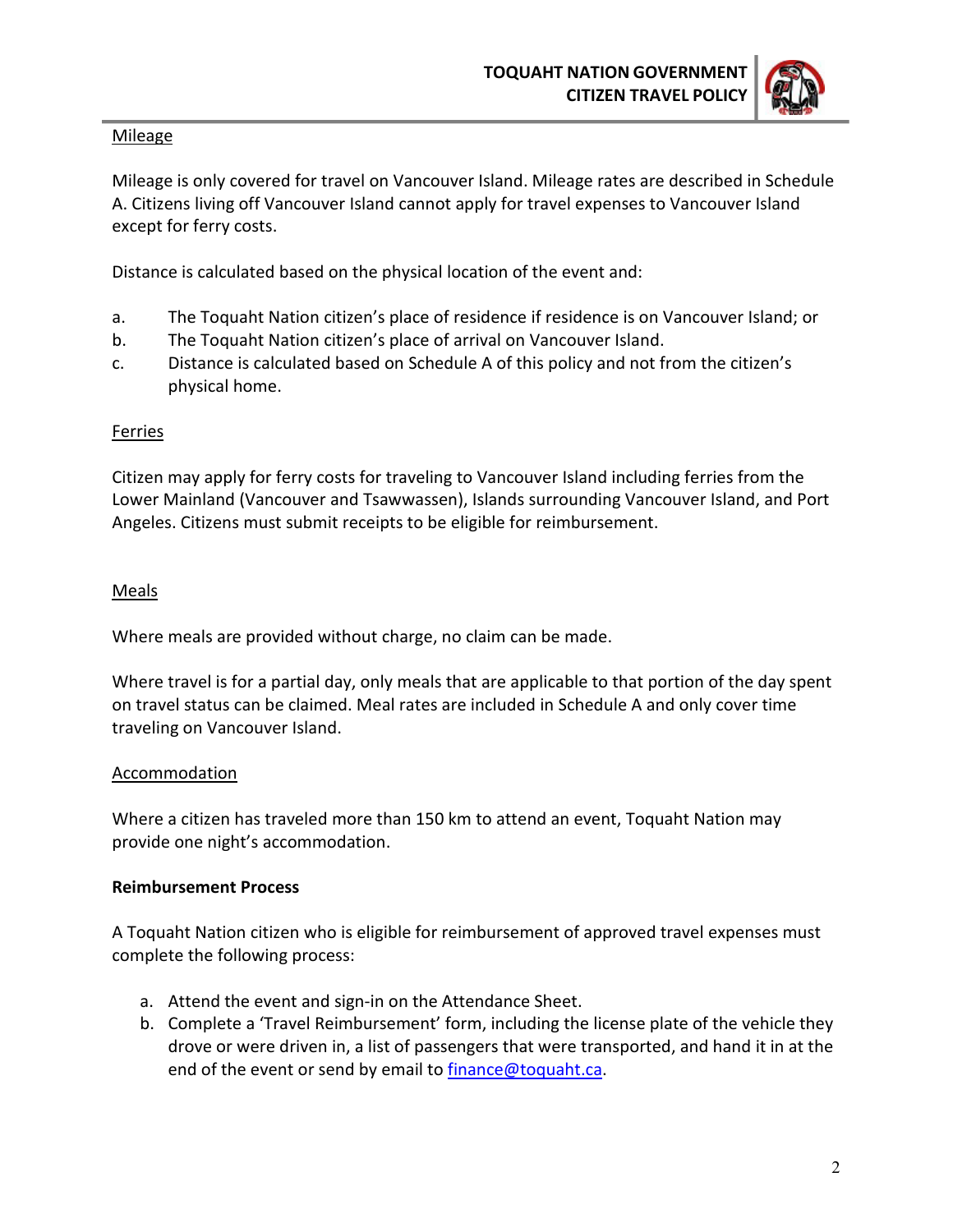

The Toquaht Nation Administration will issue reimbursement via direct deposit within 30 days of the event's completion. Citizens are responsible to submit applicable receipts and ensure that Toquaht has their current banking information to prevent delays in payment.

# **Conditions**

- a. At every possible opportunity, Toquaht Nation citizens should attempt to carpool.
- b. Travelers cannot claim parking tickets or traffic violation fines.
- c. The Director of Operations reserves the right to approve, amend, or deny a 'Travel Reimbursement' claim if the information included appears to be fraudulent or inconsistent with the terms of this policy.

# **Implementation**

Travel allowance rates for meals and mileage will be updated periodically through revisions to Schedule A of this policy.

This policy is implemented as of November 1, 2021.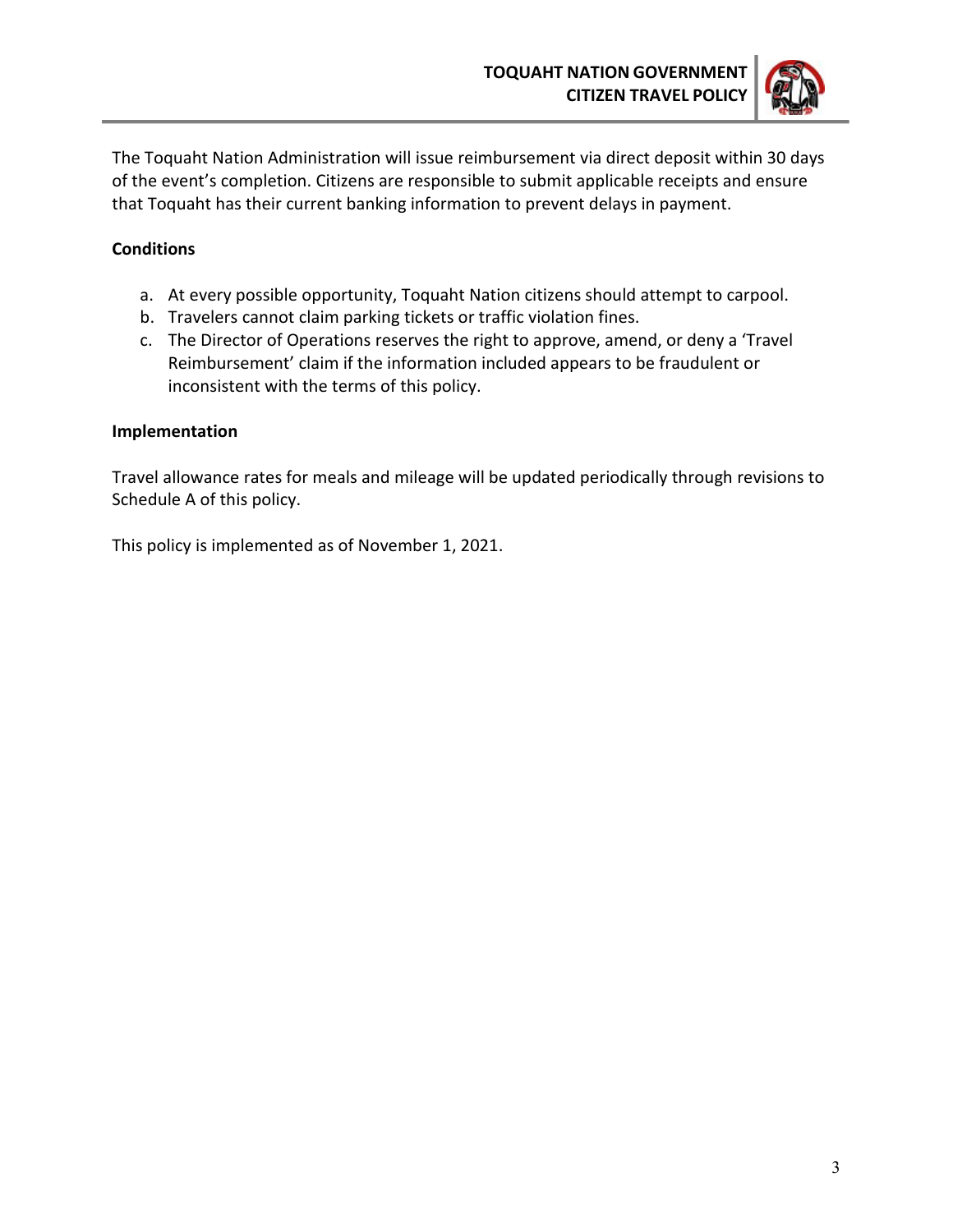**TOQUAHT NATION ADMINISTRATION CITIZEN TRAVEL POLICY**



# **SCHEDULE A**

TOQUAHT NATION Travel Rates Effective April 1, 2021

|                     | <b>ONE WAY</b> |        |               | <b>RETURN</b> |        |               |  |
|---------------------|----------------|--------|---------------|---------------|--------|---------------|--|
|                     | Paved          | Gravel | <b>Amount</b> | Paved         | Gravel | <b>Amount</b> |  |
|                     |                |        |               |               |        |               |  |
| <b>MACOAH</b> to    |                |        |               |               |        |               |  |
|                     |                |        |               |               |        |               |  |
| Bamfield            | 81             | 103    | 121.80        | 162           | 206    | 243.60        |  |
| <b>Black Creek</b>  | 211            | 16     | 128.05        | 422           | 32     | 256.10        |  |
| Campbell River      | 232            | 16     | 139.60        | 464           | 32     | 279.20        |  |
| Courtenay           | 187            | 16     | 114.85        | 374           | 32     | 229.70        |  |
| Ditidaht            | 88             | 90     | 115.90        | 176           | 180    | 231.80        |  |
| Duncan              | 216            | 16     | 130.80        | 432           | 32     | 261.60        |  |
| Esowista            | 34             | 16     | 30.70         | 68            | 32     | 61.40         |  |
| Fair Harbour        | 388            | 95     | 284.65        | 776           | 190    | 569.30        |  |
| Gold                |                |        |               |               |        |               |  |
| River               | 323            | 16     | 189.65        | 646           | 32     | 379.30        |  |
| Ittattsoo           | 10             | 16     | 17.50         | 20            | 32     | 35.00         |  |
| Nanaimo             | 165            | 16     | 102.75        | 330           | 32     | 205.50        |  |
| Nanaimo (Duke Pt)   | 181            | 16     | 111.55        | 362           | 32     | 223.10        |  |
| Parksville          | 131            | 16     | 84.05         | 262           | 32     | 168.10        |  |
| Port Alberni        | 81             | 16     | 56.55         | 162           | 32     | 113.10        |  |
| Qualicum Beach      | 126            | 16     | 81.30         | 252           | 32     | 162.60        |  |
| Tin Wis             | 42             | 16     | 35.10         | 84            | 32     | 70.20         |  |
| Tofino              | 45             | 16     | 36.75         | 90            | 32     | 73.50         |  |
| Ucluelet            | 24             | 16     | 25.20         | 48            | 32     | 50.40         |  |
|                     |                |        |               |               |        |               |  |
|                     |                |        |               |               |        |               |  |
| Victoria            | 276            | 16     | 163.80        | 552           | 32     | 327.60        |  |
| Zeballos            | 194            | 56     | 148.70        | 388           | 112    | 297.40        |  |
|                     |                |        |               |               |        |               |  |
| <b>UCLUELET</b> to: |                |        |               |               |        |               |  |
| Bamfield            | 104            | 87     | 122.45        | 208           | 174    | 244.90        |  |
| <b>Black Creek</b>  | 226            |        | 124.30        | 452           |        | 248.60        |  |
| Campbell River      | 247            |        | 135.85        | 494           |        | 271.70        |  |
| Courtenay           | 202            |        | 111.10        | 404           |        | 222.20        |  |
| Ditidaht            | 103            | 74     | 112.15        | 206           | 148    | 224.30        |  |
| Duncan              | 231            |        | 127.05        | 462           |        | 254.10        |  |
| Esowista            | 26             |        | 14.30         | 52            |        | 28.60         |  |
| Fair Harbour        | 403            | 79     | 280.90        | 806           | 158    | 561.80        |  |
| Gold                | 338            |        | 185.90        | 676           |        | 371.80        |  |